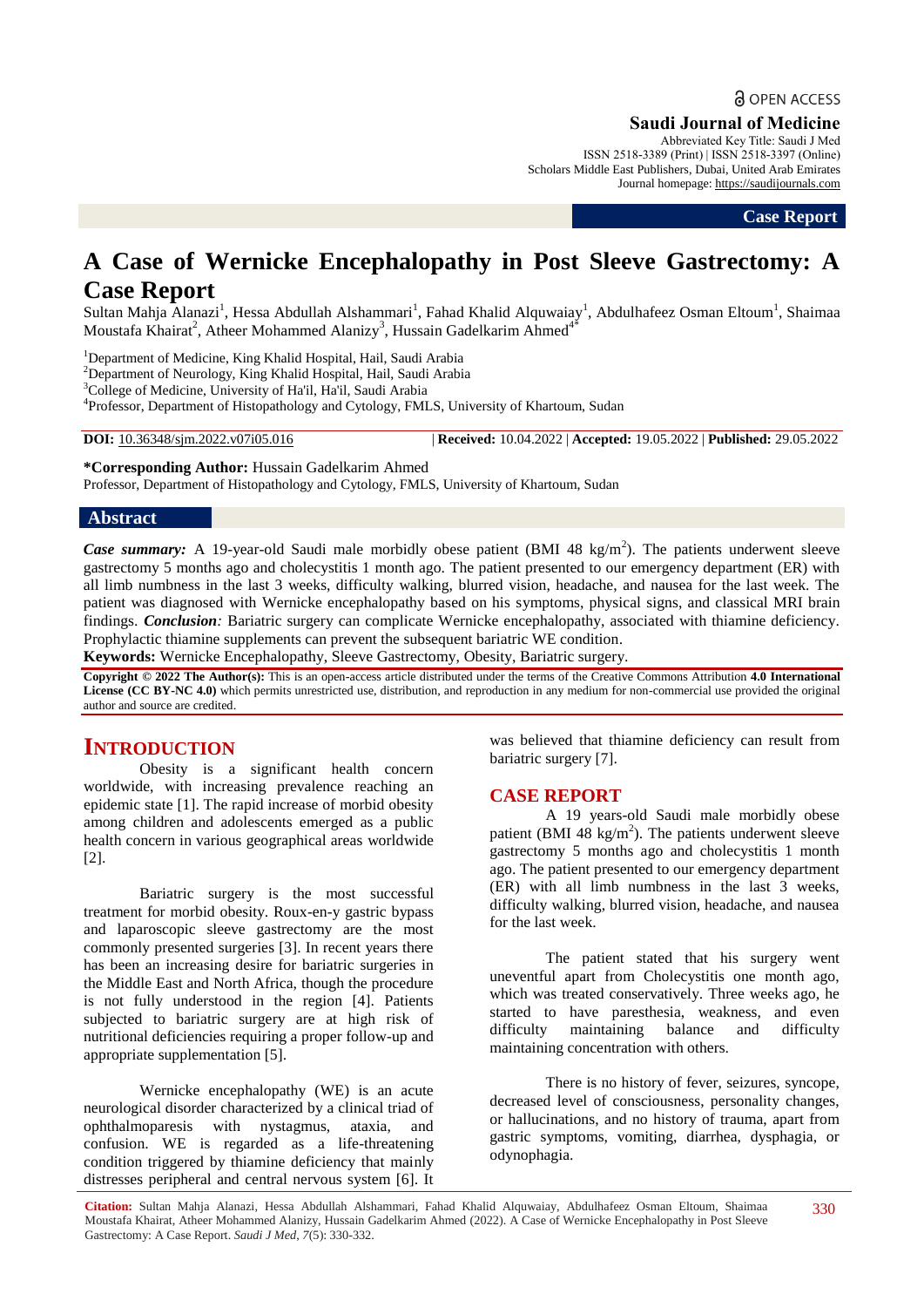Past Medical History: he was morbidly obese with a BMI of 48  $\text{kg/m}^2$  and lost 25 kg in the last 5 months.

Regarding family and social history: he is a college student, has no record of recent travel, no contact with sick patients, and has no history of alcoholism or substance abuse.

Medication history: he used to take multivitamin tablets and Vitamin b12 injections which he stopped 2 months ago.

### On examination:

The patient was vitally stable, with normal BP and Pulse, and he was afebrile.

The patient was conscious and oriented to time, place, and person, but he had difficulty being alert and maintaining concentration with the physician.

He had Restricted extraocular movements in all directions bilaterally. His fundus examination shows bilateral papilledema. His pupils were reactive equally to light.

His Power (using the MCR grading system) is 4/5 in upper limbs and 3/5 in lower limbs.

He had sensory impairment in the lower limb. The sensation was lost up to the umbilicus.

While he has intact sensation in both upper limbs. Proprioception and vibration were unchanged in the upper and lower limbs.

He had hyperreflexia in the upper limbs and hyporeflexia in the lower limbs with a negative Babinski sign.

Cerebellar and gait examinations were challenging to assess as the patient had bilateral lower limb weakness. Systemic examination was unremarkable.

According to his symptoms and clinical findings, a presumed diagnosis of Wernicke encephalopathy was made, and he was admitted by the neurology team as a case of WE for further workup and management.

Basic labs were done (CBC, Renal Profile, LFT, Electrolytes, blood glucose, coagulation profile) within normal range. TFT, VIT b12, VIT D, ESR, CRP, Lipid Profile, and HBA1C were within normal. VIT B1 level was markedly low at 11.4 ng/mL (35–91 ng/mL), CT brain in ER was done, which was unremarkable, MRI brain W/ contrast was made which revealed symmetrical increased T2/flair signal involving the mammillary bodies, dorsomedial thalami, tectal plate,

periaqueductal area and to a lesser extent around the third ventricle (see Images  $1 \& 2$ ).

The patient was diagnosed with Wernicke encephalopathy based on his symptoms, physical signs, and classical MRI brain findings. The patient started on a parenteral Thiamine loading dose of 500 mg three times daily for two consecutive days and 250 mg IV once daily for five days, combined with other vitamin B complex tabs.



**Image 1**



**Image 2**

# **DISCUSSION**

Thiamine deficiency responsible for Wernicke encephalopathy is believed to be related to bariatric surgery. As the vertical sleeve gastrectomy (VSG) becomes progressively prevalent, its impact on postoperative micronutrient levels, such as thiamine, becomes more crucial. The distressingly high incidence of thiamine deficiency in postoperative SG patients can